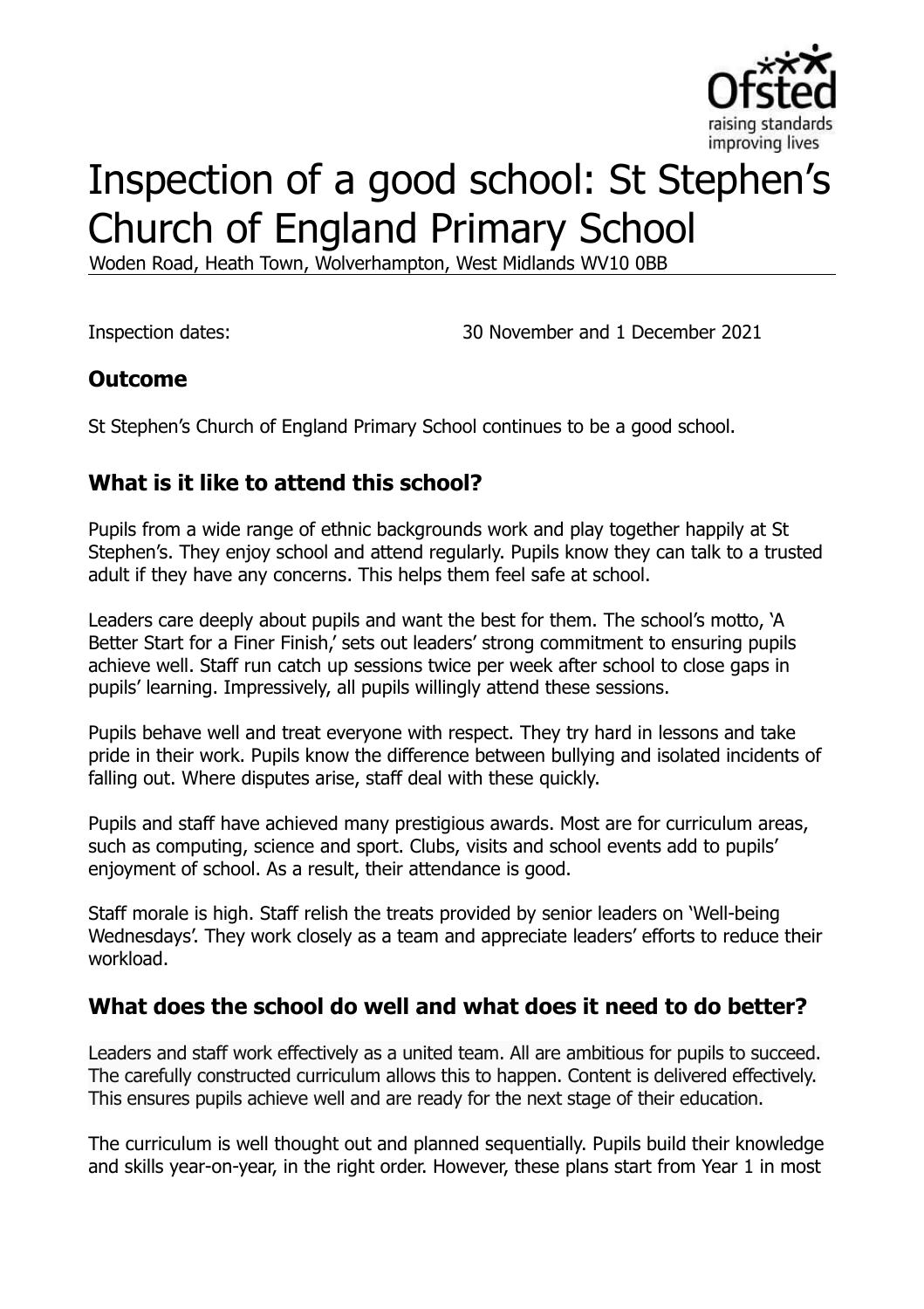

subjects. Leaders have not ensured that the early years curriculum provides the foundation for whole school plans, such as in mathematics and science.

Children get off to a strong start in the early years. Staff have high expectations. No time is wasted in getting children to learn to read, write and count. Nursery staff provide direct support for individuals and small groups to develop these early skills. Staff are also very attentive to children's needs in Reception class. As a result, children settle quickly and thrive. Children behave well. Exciting, planned activities stimulate their imaginations and interests.

Leaders understand the importance of reading. As such, they ensure that all pupils read daily at school. Phonics is taught from the outset. Pupils learn in very small groups according to their ability. This allows staff to provide lots of individual support. Writing is also prioritised. Consequently, standards of writing are strong in the early years and key stage 1. Most pupils take books home. However, only a minority of parents hear their children read and complete the school's online system for home reading. Leaders know that they need to do more to engage parents and strengthen the home-school partnership in this respect.

The mathematics curriculum is well sequenced. Support and training for teachers has helped improve their teaching. Pupils regularly practise their mental arithmetic and number skills. Teachers revisit any gaps which have arisen in pupils' learning during the pandemic in catch up sessions after school.

Pupils' work reflects teachers' careful sequencing of the subject content. Work is tidy and of a good standard in all year groups. However, too often, staff impose too much structure in tasks set for pupils. Expectations of what pupils can achieve are too low. This limits opportunities for pupils to learn how to present their work independently; for example, when writing up a science experiment.

Pupils with special educational needs and/or disabilities are identified early. This allows staff to provide additional support from the outset. Pupils have extra sessions in the afternoon in English and mathematics to make sure they make the progress they should. Specialist support is also accessed from external agencies for pupils with complex needs. As a result, pupils make good progress, and their individual needs are met.

Pupils benefit from the wider opportunities the school offers. Music lessons and sports events all enrich the curriculum and extend pupils' learning beyond the classroom. Pupils also readily take on and enjoy the added responsibilities they are given, such as digital ambassadors for computing.

Pupils behave well. Lessons are rarely disrupted. Pupils know and follow the school's behaviour policy. They demonstrate high levels of respect and tolerance to those from different cultural and religious backgrounds.

Governors and trustees know the school well. They work closely with school leaders and challenge them appropriately, for example where outcomes for pupils appear less strong.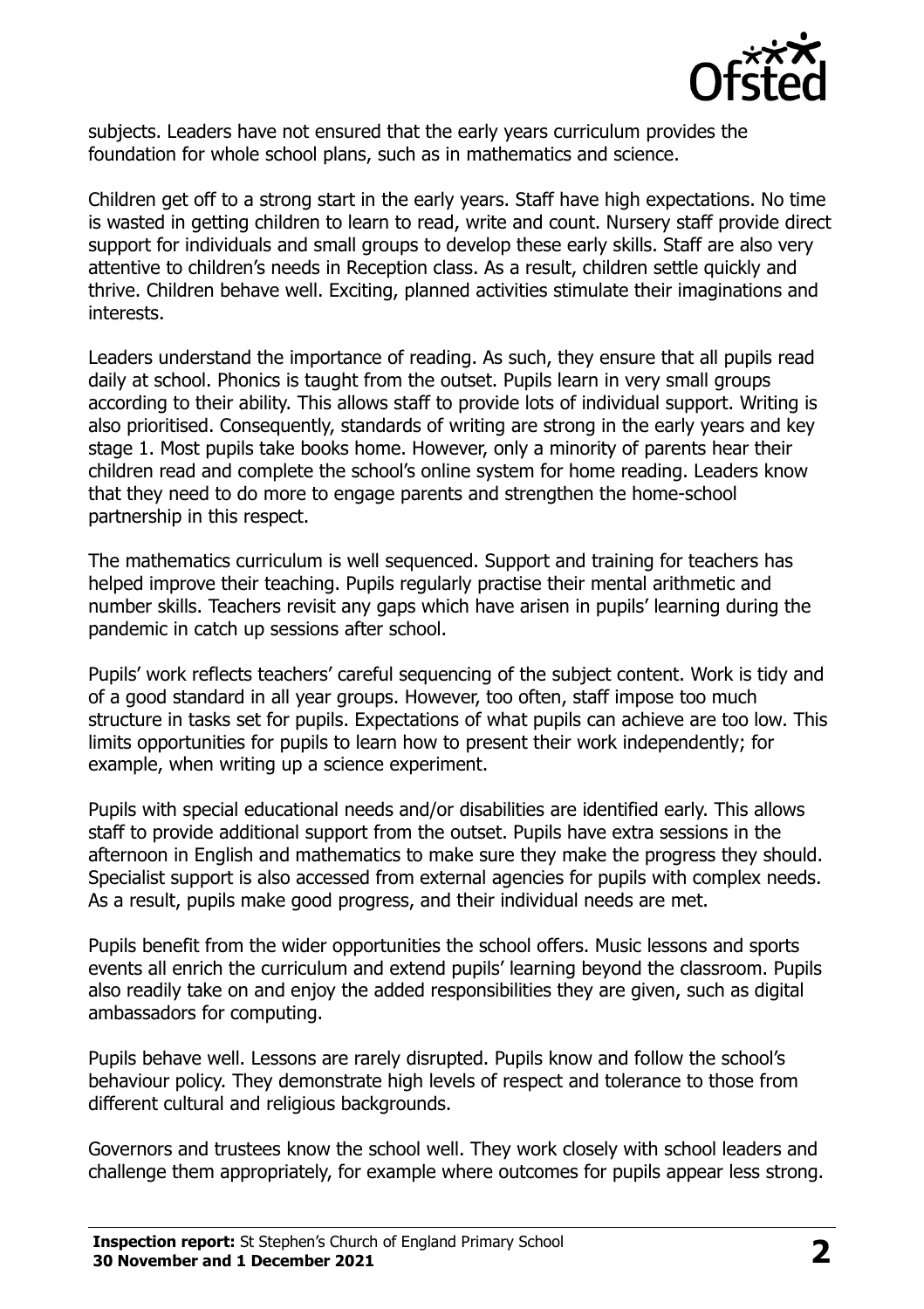

# **Safeguarding**

The arrangements for safeguarding are effective.

Leaders and governors have created a strong culture of safeguarding throughout the school. Training has helped staff recognise potential signs of abuse. Clear processes are in place for staff to record and report concerns and incidents. Leaders act promptly to ensure that all pupils are safe. They contact relevant external agencies to provide extra support for pupils and their families.

As part of the curriculum, pupils learn how to stay safe, especially online. They understand risks and dangers in their local area, such as road safety. Visitors and assemblies also provide important messages for pupils.

### **What does the school need to do to improve?**

# **(Information for the school and appropriate authority)**

- Plans for most curriculum subjects run from Year 1 to Year 6. The early years curriculum sits separately and does not link to key stage 1. This means that subject leaders do not know if children have covered the prerequisite knowledge, skills and vocabulary they need to be successful in Year 1 and beyond. Leaders should ensure that plans in all areas of learning in the early years underpin the Y1 curriculum.
- Staff do not encourage pupils to present their work independently and provide too much structure in some subjects, especially in key stage 2. As a result, pupils lack the skills needed to organise information individually. Leaders should ensure that staff have high expectations and increase opportunities for pupils to explain and present their findings and ideas in their chosen format.
- The school's home-school partnership is not as strong or successful as it could be. As a result, some pupils make less progress than others. Leaders need to think of more innovative ways of engaging with parents to strengthen the home-school partnership, especially those who are hard to reach.

#### **Background**

When we have judged a school to be good we will then normally go into the school about once every four years to confirm that the school remains good. This is called a section 8 inspection of a good school or non-exempt outstanding school. We do not give graded judgements on a section 8 inspection. However, if we find some evidence that the school could now be better than good or that standards may be declining, then the next inspection will be a section 5 inspection. Usually this is within one to two years of the date of the section 8 inspection. If we have serious concerns about safeguarding, behaviour or the quality of education, we will deem the section 8 inspection to a section 5 inspection immediately.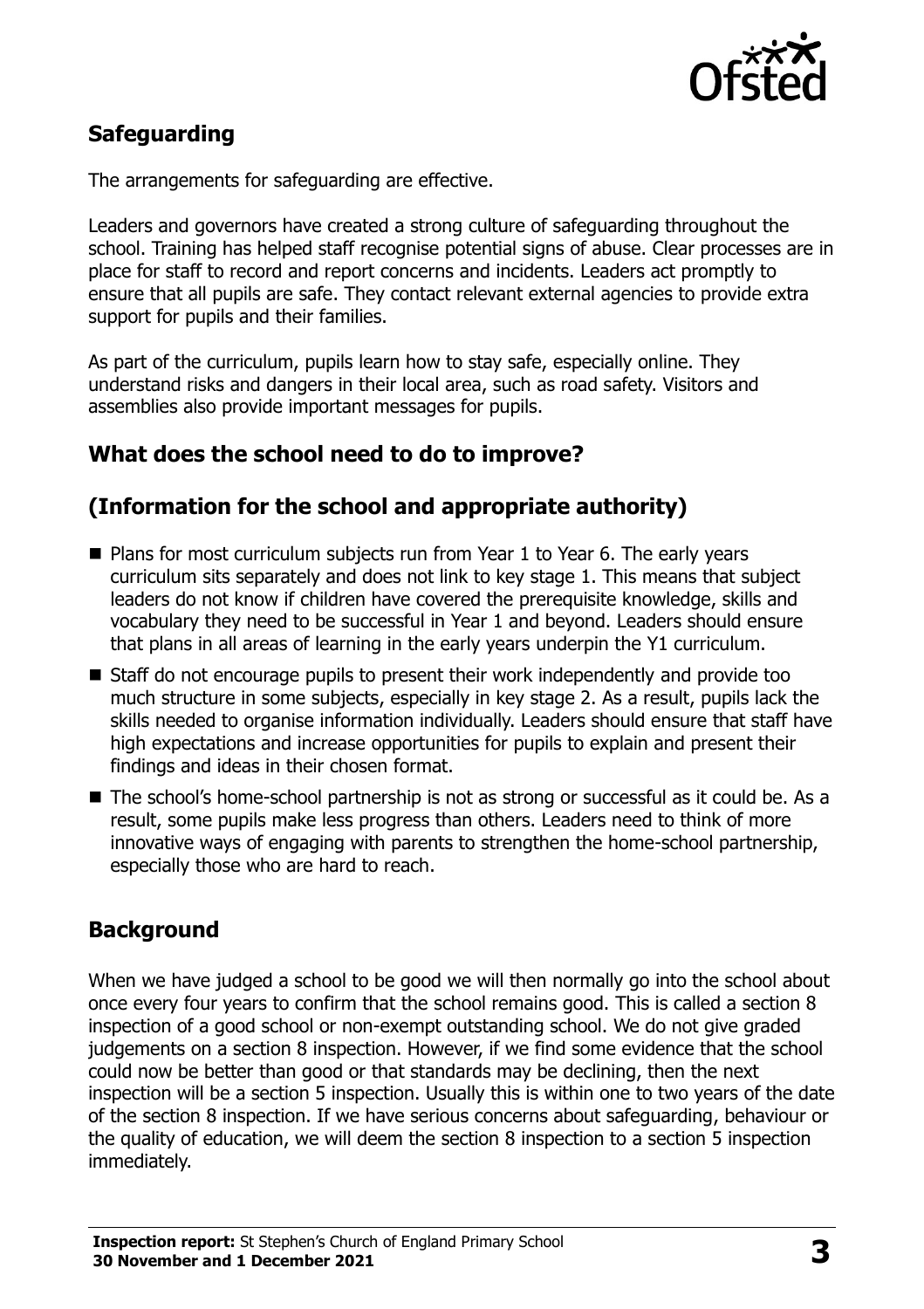

This is the first section 8 inspection since we judged the predecessor school, St Stephen's Church of England Primary School, to be good in March 2013.

#### **How can I feed back my views?**

You can use [Ofsted Parent View](https://parentview.ofsted.gov.uk/) to give Ofsted your opinion on your child's school, or to find out what other parents and carers think. We use Ofsted Parent View information when deciding which schools to inspect, when to inspect them and as part of their inspection.

The Department for Education has further quidance on how to complain about a school.

If you are not happy with the inspection or the report, you can [complain to Ofsted.](https://www.gov.uk/complain-ofsted-report)

#### **Further information**

You can search for [published performance information](http://www.compare-school-performance.service.gov.uk/) about the school.

In the report, ['disadvantaged pupils'](http://www.gov.uk/guidance/pupil-premium-information-for-schools-and-alternative-provision-settings) refers to those pupils who attract government pupil premium funding: pupils claiming free school meals at any point in the last six years and pupils in care or who left care through adoption or another formal route.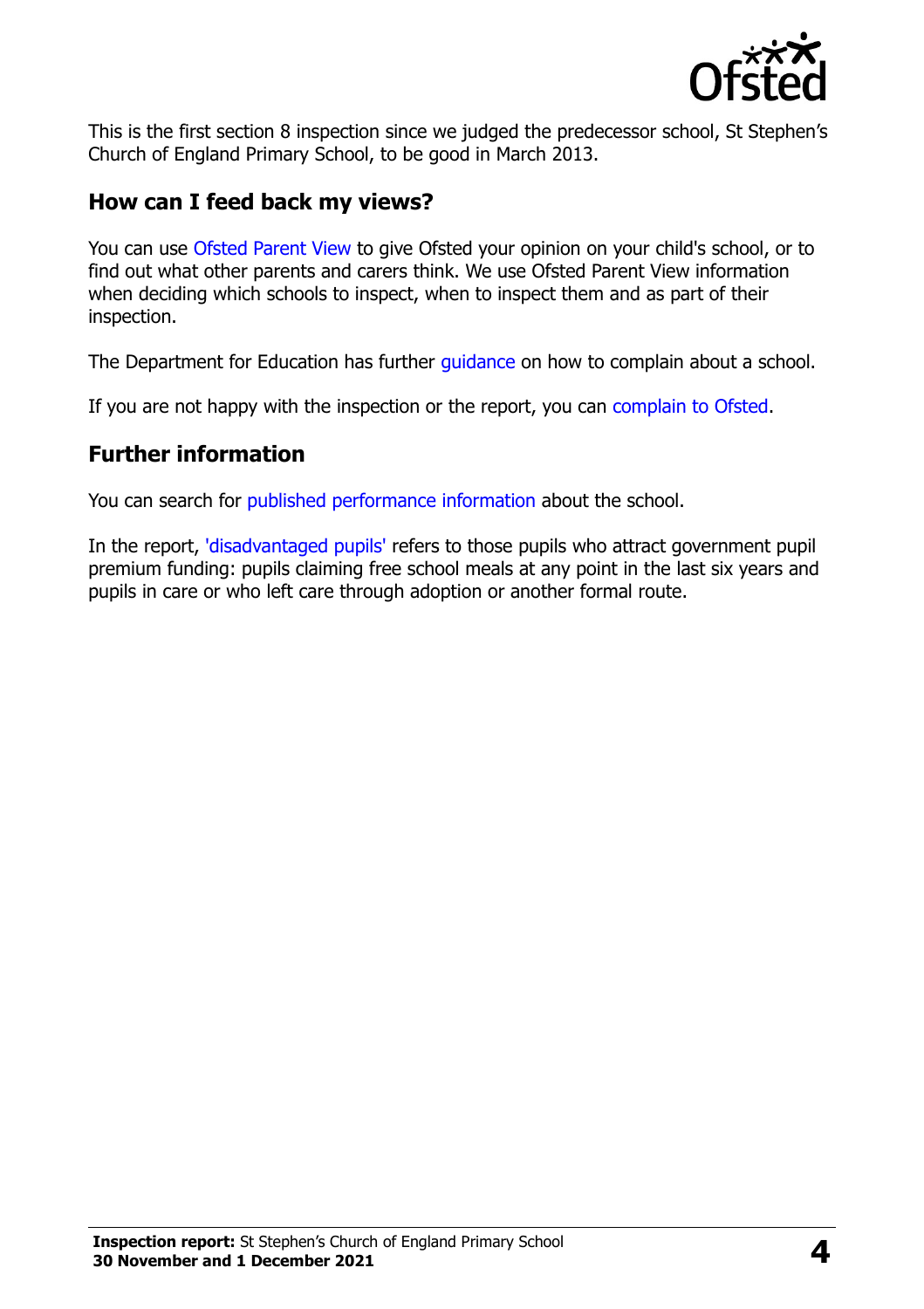

### **School details**

| Unique reference number             | 144251                          |
|-------------------------------------|---------------------------------|
| Local authority                     | Wolverhampton                   |
| <b>Inspection number</b>            | 10201012                        |
| <b>Type of school</b>               | Primary                         |
| <b>School category</b>              | <b>Academy Converter</b>        |
| Age range of pupils                 | 3 to 11                         |
| <b>Gender of pupils</b>             | Mixed                           |
| Number of pupils on the school roll | 240                             |
| <b>Appropriate authority</b>        | Board of trustees               |
| <b>Chair of trust</b>               | Robin Whitehouse                |
| <b>Executive headteacher</b>        | <b>Wayne Downing</b>            |
| Website                             | www.ststephenscofeprimary.co.uk |
| Date of previous inspection         | Not previously inspected        |

# **Information about this school**

- St Stephen's Church of England Primary School converted to become an academy school in June 2017. When its predecessor school, St Stephen's Church of England Primary School, was last inspected by Ofsted in March 2013, it was judged to be good overall.
- The school was inspected as a voluntary controlled school under section 48 of the 2006 Education Act in March 2019. The school was judged as good. The next inspection is due by March 2027.
- Since the previous inspection, the headteacher has been appointed as the executive headteacher overseeing both schools in St Stephen's Church of England multi-academy trust. The deputy headteacher was appointed as head of school in 2018.
- The school does not use alternative provision.

# **Information about this inspection**

■ This was the first routine inspection the school received since the COVID-19 pandemic began. The inspector discussed the impact of the pandemic with school leaders and has taken that into account in her evaluation.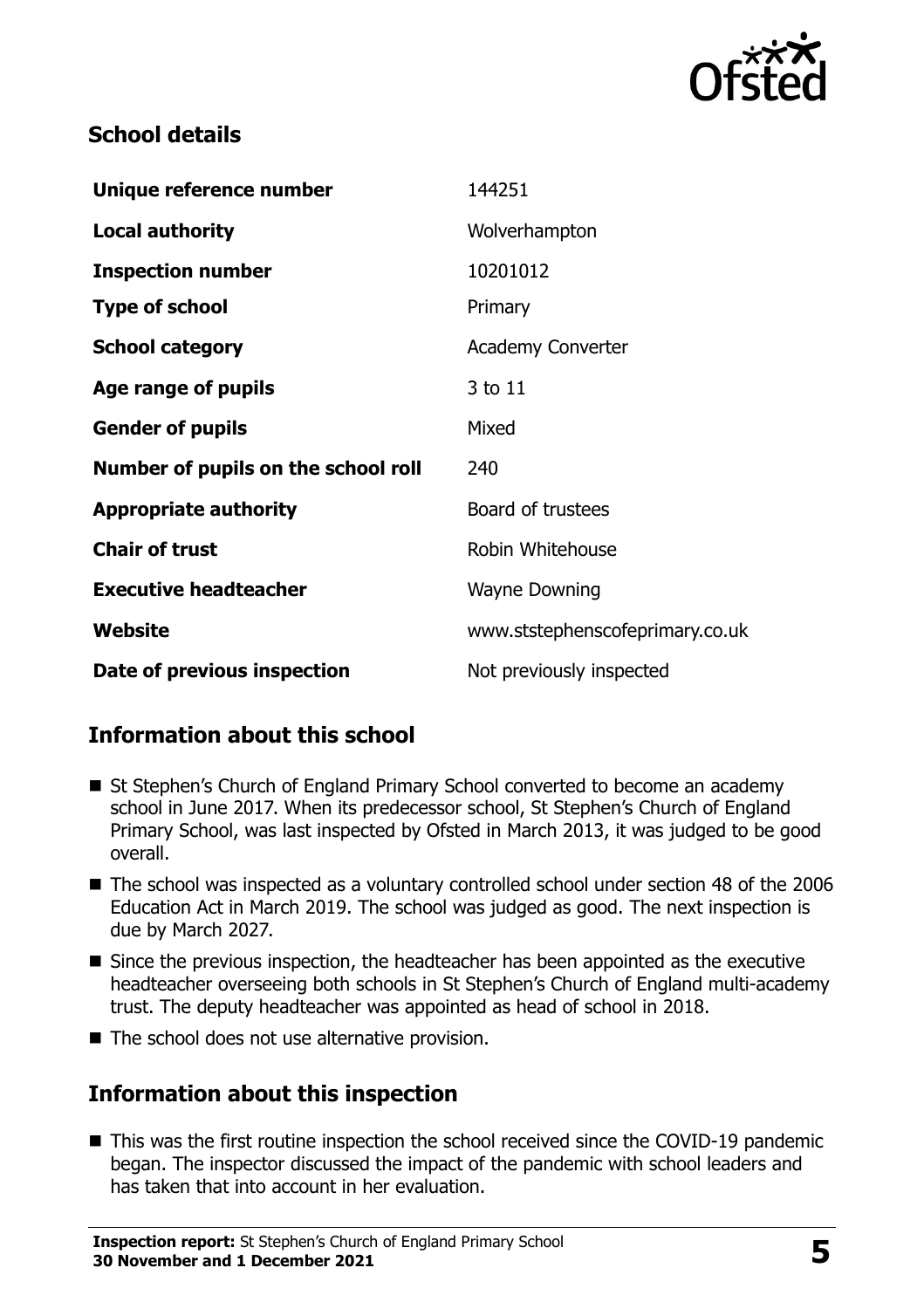

- The inspector met with the executive headteacher and head of school, subject leaders and members of teaching staff. The inspector held a meeting with members of the trust and local governing body, including the chair of governors.
- Deep dives were carried out in reading, mathematics and science. Inspection activities in these subjects included: lesson visits, discussion with staff and pupils; meeting with subject leaders, and work scrutiny. The inspector also observed pupils reading.
- The inspector considered a range of documents, including the school's self-evaluation and plans for improvement. The inspector also looked at records of behaviour, attendance and safeguarding.
- When inspecting safeguarding, the inspector considered the school's procedures for recruiting staff, the quality of staff training and the school's procedures for keeping pupils safe.
- The inspector observed pupils' behaviour in lessons and around school and talked to them informally about behaviour, bullying, and welfare.
- The inspector talked to parents at the end of the school day. She considered the responses to Ofsted's online questionnaire, Parent View, and their free-text responses. She also reviewed the responses to the staff questionnaire and gathered the views of staff and pupils on site through discussion with these groups.

#### **Inspection team**

Heather Simpson, lead inspector Her Majesty's Inspector